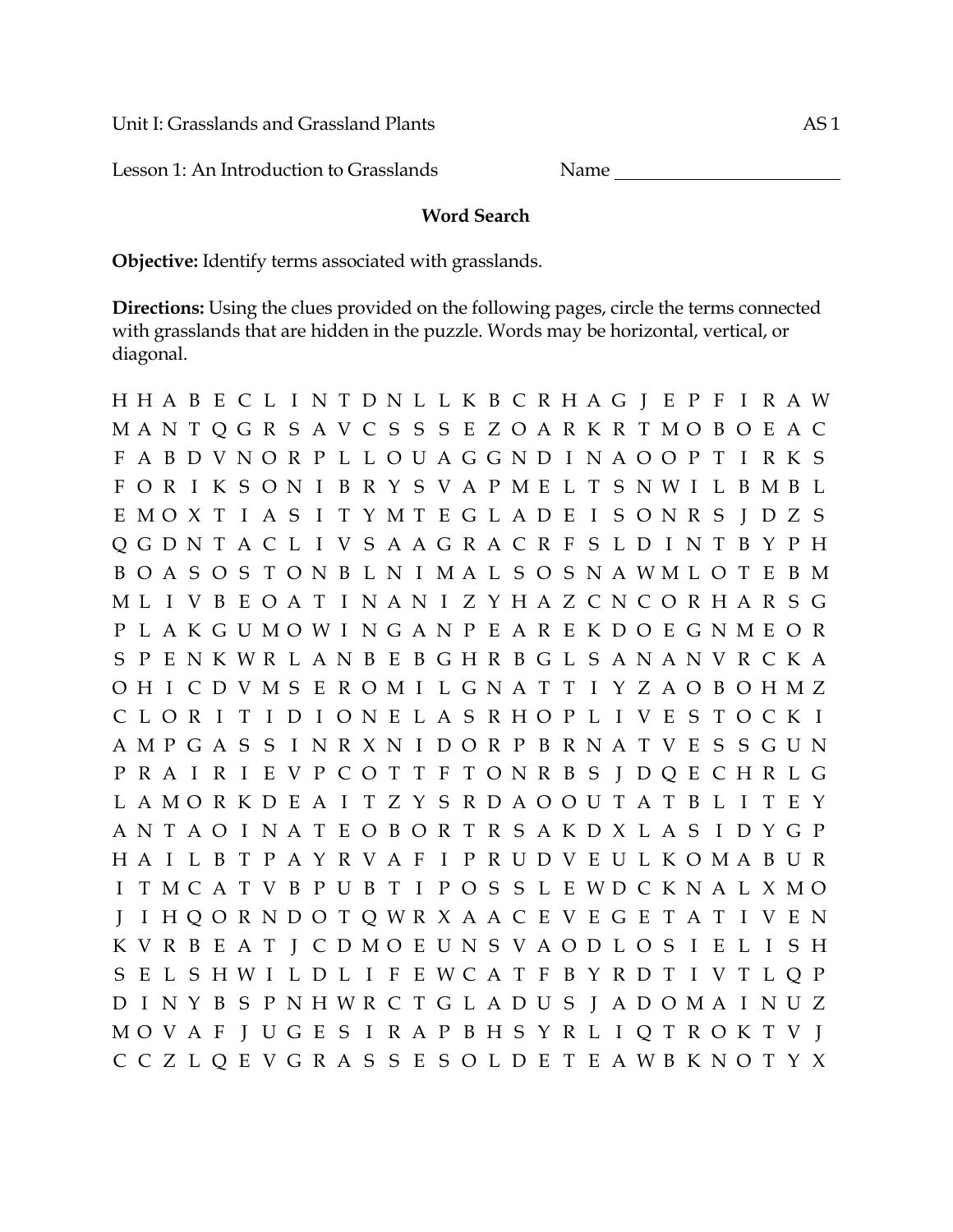## **Clues:**

- 1. Hardpan is a layer of \_\_\_\_\_\_\_\_\_\_ that discourages tree growth and so favors grasslands.
- 2. The term used to refer primarily to grasses and legumes used for their soft vegetative parts, which are eaten as feed.
- 3. The plants for which grasslands are named.
- 4. Large, continuous native grassland in which trees and shrubs are nearly absent.
- 5. Grassland \_\_\_\_\_\_\_\_\_\_ involves managing the plants, animals, equipment, and practices needed for the successful use of grasslands.
- 6. This is one use of grasslands; begins with a "P".
- 7. Forages are grown by producers as feed for \_\_\_\_\_\_\_\_\_.
- 8. The \_\_\_\_\_\_\_\_\_\_ of Missouri, which averages 35 inches of rainfall a year, places it at the transition point between grassland and forest.
- 9. An area managed to grow grasses, legumes, or other pasture or range plants for the production of forage.
- 10. Grassland plants tolerate this better than trees or shrubs; grasslands dominate where this occurs often enough to limit forest.
- 11. Grassland \_\_\_\_\_\_\_\_\_\_ is the wise use of grassland and other natural resources found on them.
- 12. \_\_\_\_\_\_\_\_\_\_ grasslands are those that existed in America before European settlers arrived.
- 13. Many \_\_\_\_\_\_\_\_\_\_ found on grasslands have adapted by becoming dormant when conditions are harsh.
- 14. Small, isolated native grassland occurring on a southwest-facing slope.
- 15. The soft \_\_\_\_\_\_\_\_\_\_ parts of forages, mainly the leaves and stems, are eaten.
- 16. Agricultural grasslands can be used for wildlife \_\_\_\_\_\_\_\_\_\_.